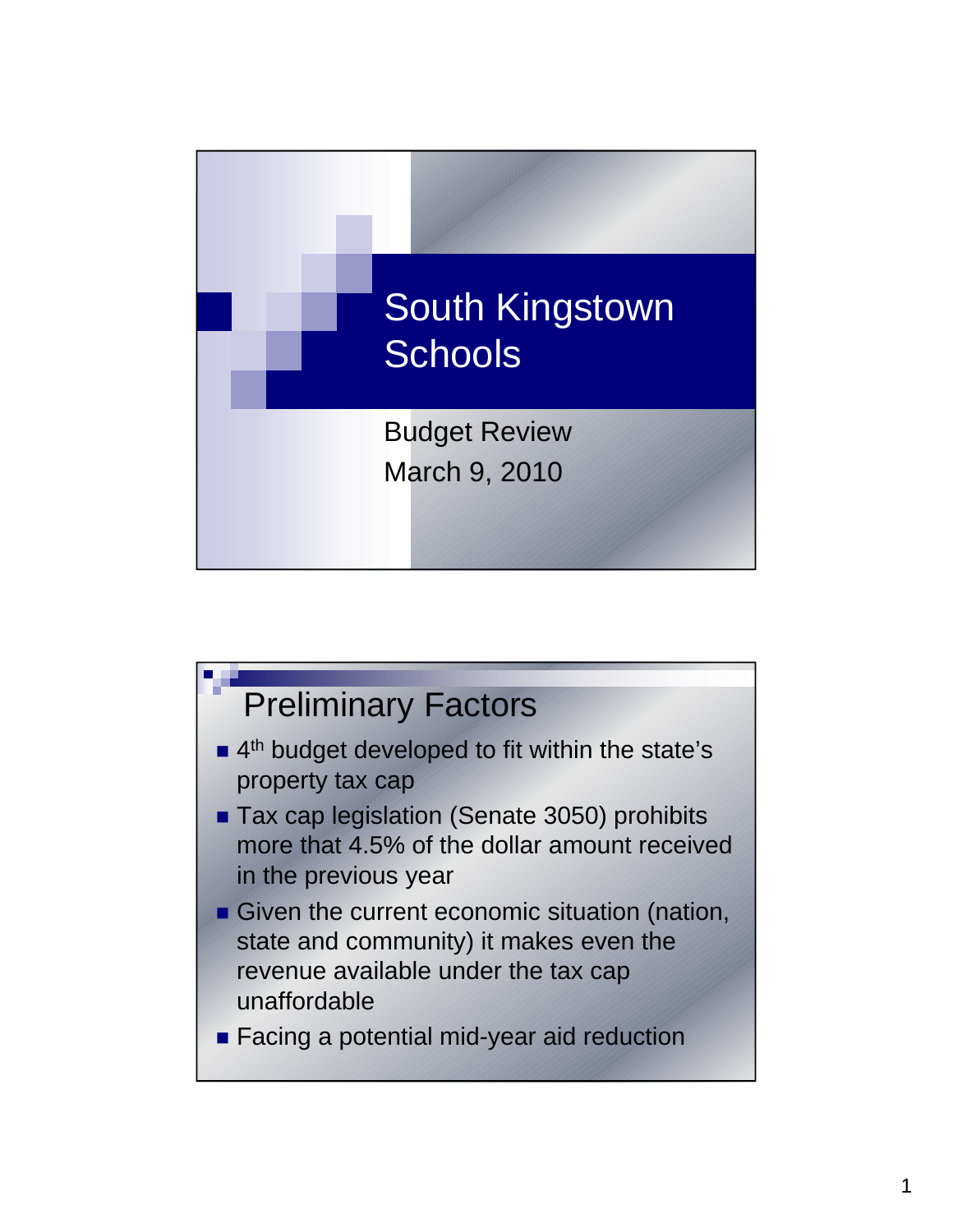

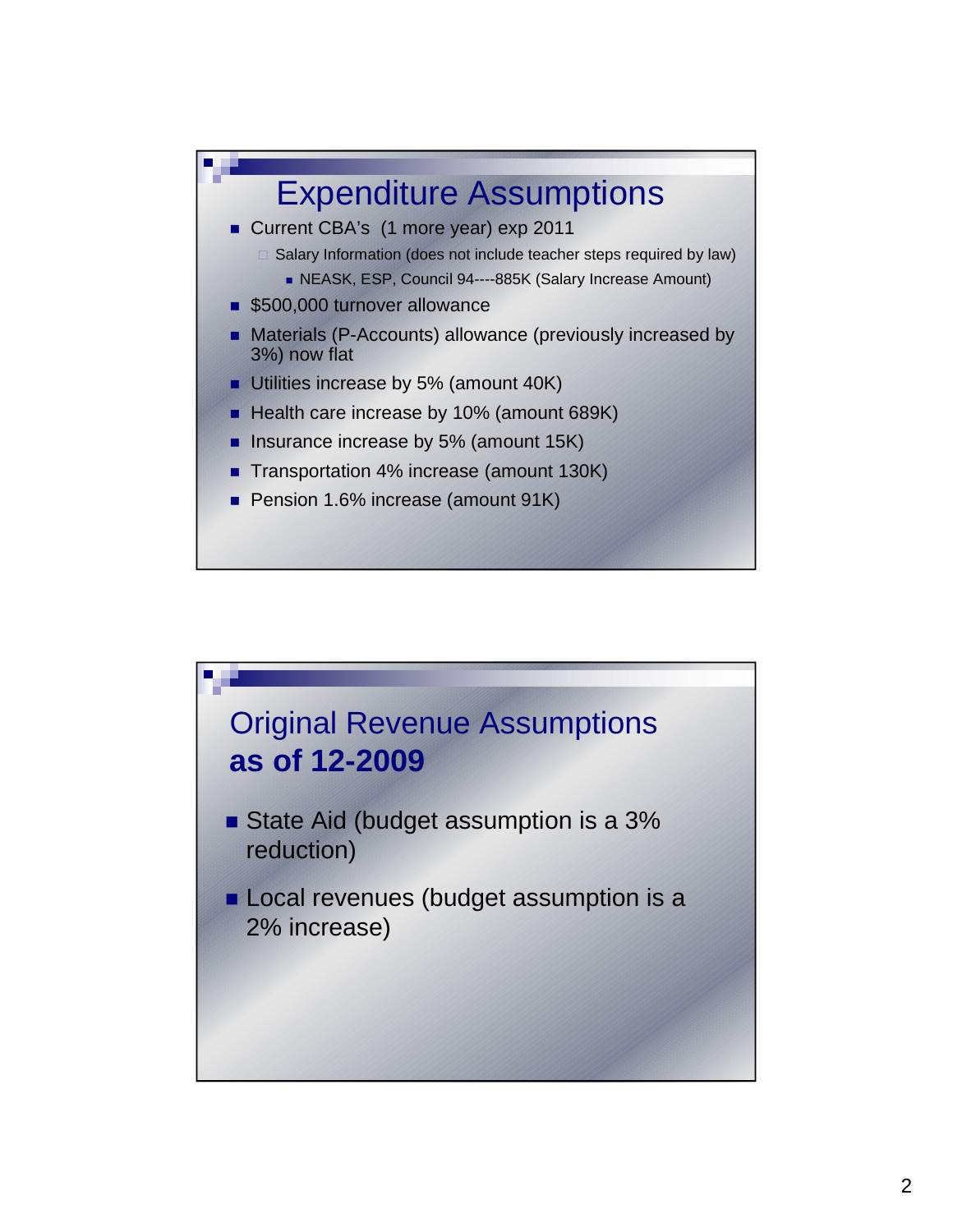| <b>Description</b>                                       | 06-07 | 07-08 | 08-09 | $09-10$ | <b>Projected</b><br>$10 - 11$ |
|----------------------------------------------------------|-------|-------|-------|---------|-------------------------------|
| <b>Total</b><br><b>Administrators</b>                    | 21.5  | 21.5  | 21.5  | 20.5    | 20.5                          |
| <b>Total Certified</b><br>(Teachers)                     | 380.1 | 373.3 | 366.8 | 350.8   | 346.8                         |
| <b>Total Non-Certified</b><br>(TA, Clerk, Cust,<br>etc.) | 208.5 | 204.3 | 201.3 | 195.8   | 181.8                         |
| <b>Total FTEs</b>                                        | 610.1 | 599.1 | 589.6 | 567.1   | 549.1                         |

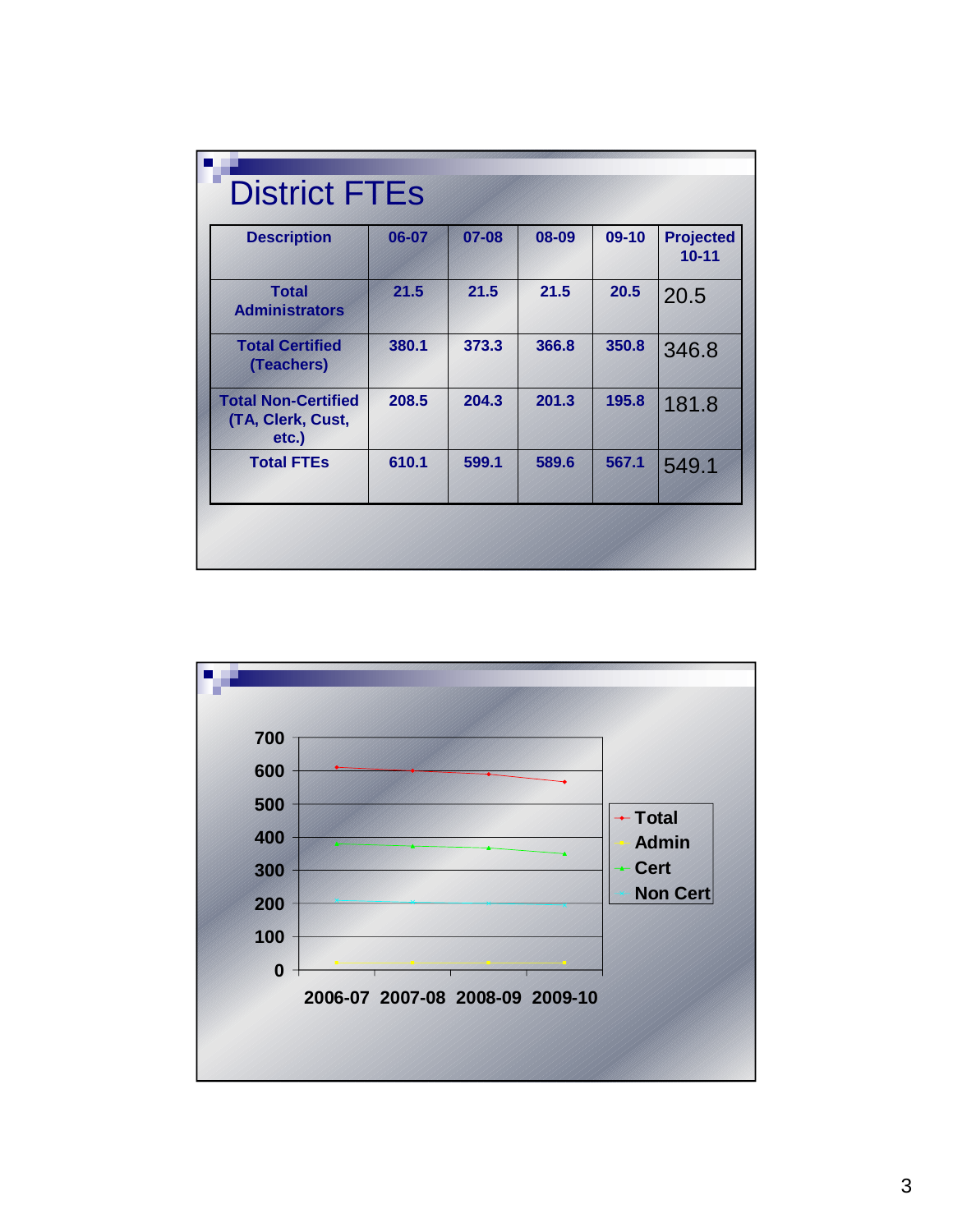| <b>Charter School Enrollments</b> |              |  |
|-----------------------------------|--------------|--|
| <b>DATE</b>                       | <b>TOTAL</b> |  |
| 2004                              | 120          |  |
| 2005                              | 144          |  |
| 2006                              | 153          |  |
| 2007                              | 142          |  |
| 2008                              | 122          |  |
| 2009                              | 101          |  |

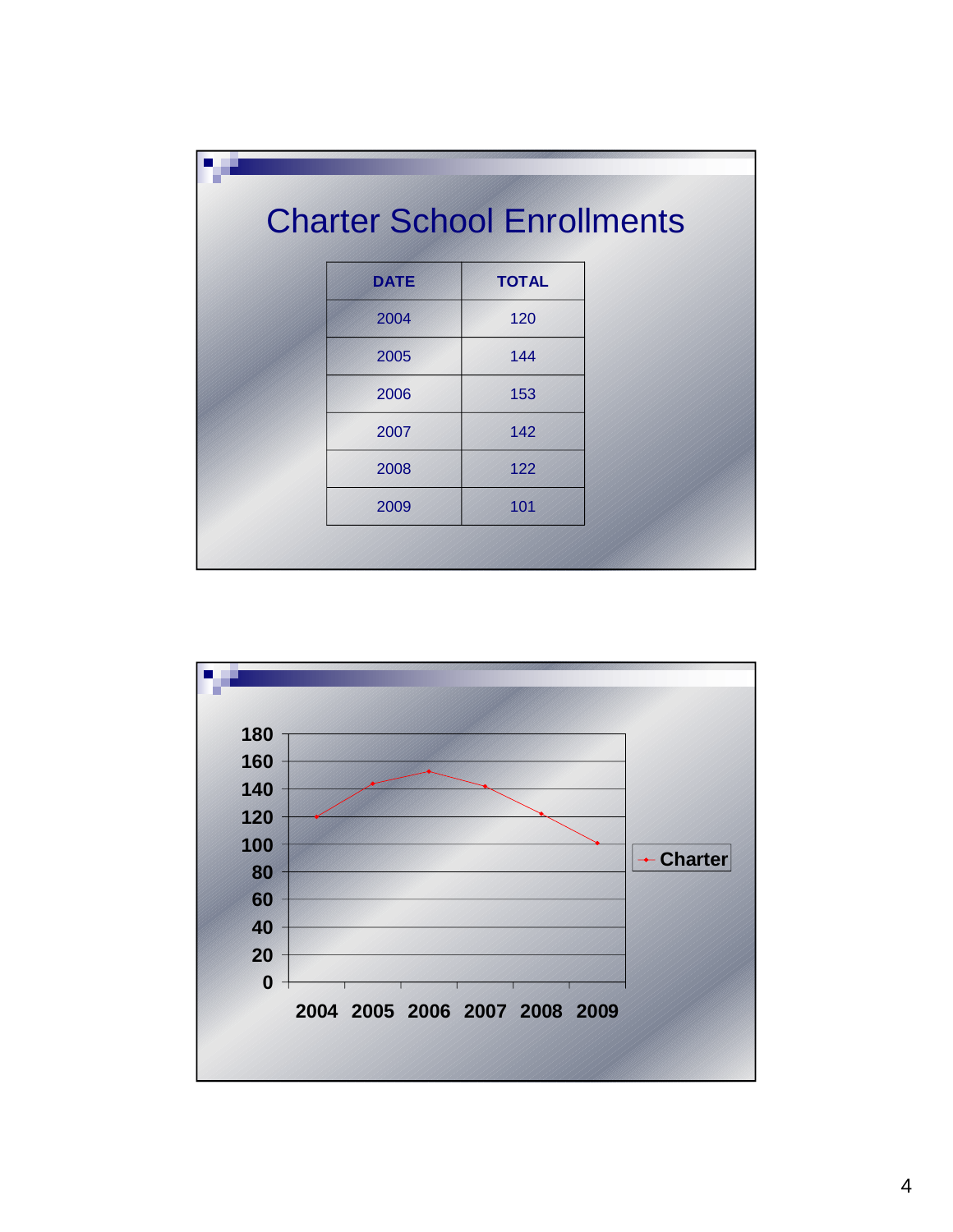|                | <b>Enrollment Trending Downward</b> |
|----------------|-------------------------------------|
| Year           | K-12 Enrollment                     |
| 1999-00        | 4383                                |
| 2001-02        | 4321                                |
| 2003-04        | 4085                                |
| 2005-06        | 3817                                |
| 2007-08        | 3601                                |
| 2009-10        | Current-3459                        |
| <b>Total</b>   | -925 or -21.1%                      |
|                |                                     |
| Projected 2019 | 3020                                |

| <b>ITEM</b>                          | <b>AMOUNT</b> | <b>BALANCE</b> |
|--------------------------------------|---------------|----------------|
| <b>Undesignated Funds 6-09</b>       |               | \$2,311,890    |
| Applied to 09-10 operations<br>(1/3) | \$(374,600)   |                |
| Anticipated undesignated 6-10        |               | \$1,937,290    |
| <b>Applied to 10-11 operations</b>   | \$ (484, 322) |                |
| Anticipated undesignated 6-11        |               | \$1,452,968    |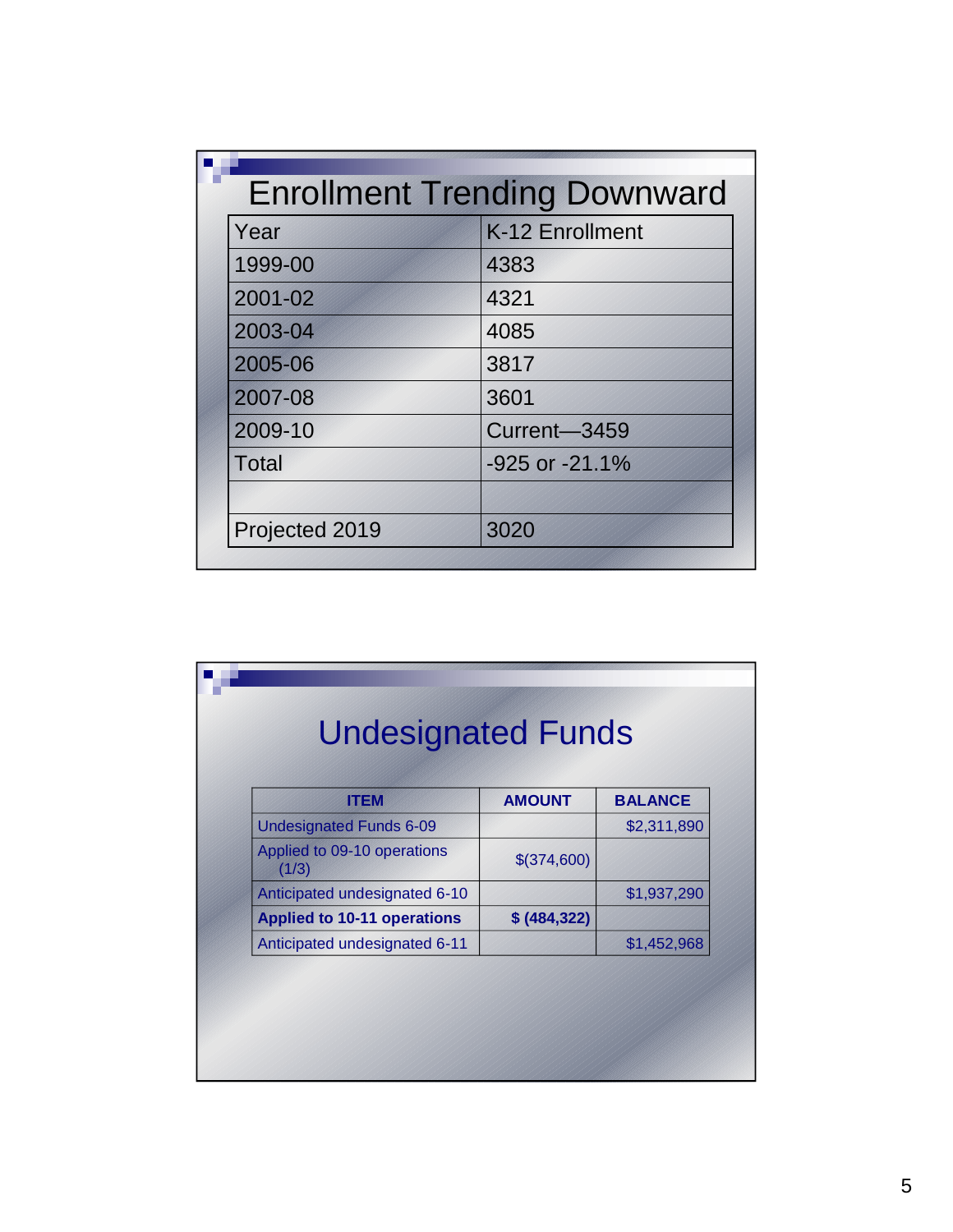| <b>Superintendent's Budget</b> |                                                                                                     |
|--------------------------------|-----------------------------------------------------------------------------------------------------|
|                                | Original Reductions to School District Programs<br>Made in Superintendent's Budget (Early Dec 2009) |
| <b>Tuition Out of District</b> | $-247,067$                                                                                          |
| <b>Charter Schools</b>         | $-134,798$                                                                                          |
| <b>IDEA Reduction</b>          | $-117,000$                                                                                          |
| <b>Shifted HC benefit</b>      |                                                                                                     |
| <b>Total Reductions</b>        | $-498,865$                                                                                          |

| <b>State Aid Trend</b> |                  |          |
|------------------------|------------------|----------|
| Year                   | <b>State Aid</b> | % Budget |
| 1996                   | \$7,433,939      | 28.90%   |
| 1999                   | \$7,925,315      | 25.30%   |
| 2002                   | \$9,221,139      | 22.30%   |
| 2005                   | \$9,766,903      | 20.20%   |
| 2006                   | \$9,948,816      | 19.10%   |
| 2007                   | \$10,428,698     | 18.80%   |
| 2008                   | \$10,548,698     | 18.20%   |
| 2009                   | \$10,548,698     | 17.62%   |
| 2010                   | \$9,742,699      | 16.34%   |
| 2011                   | \$9,255,564      | 15.78%   |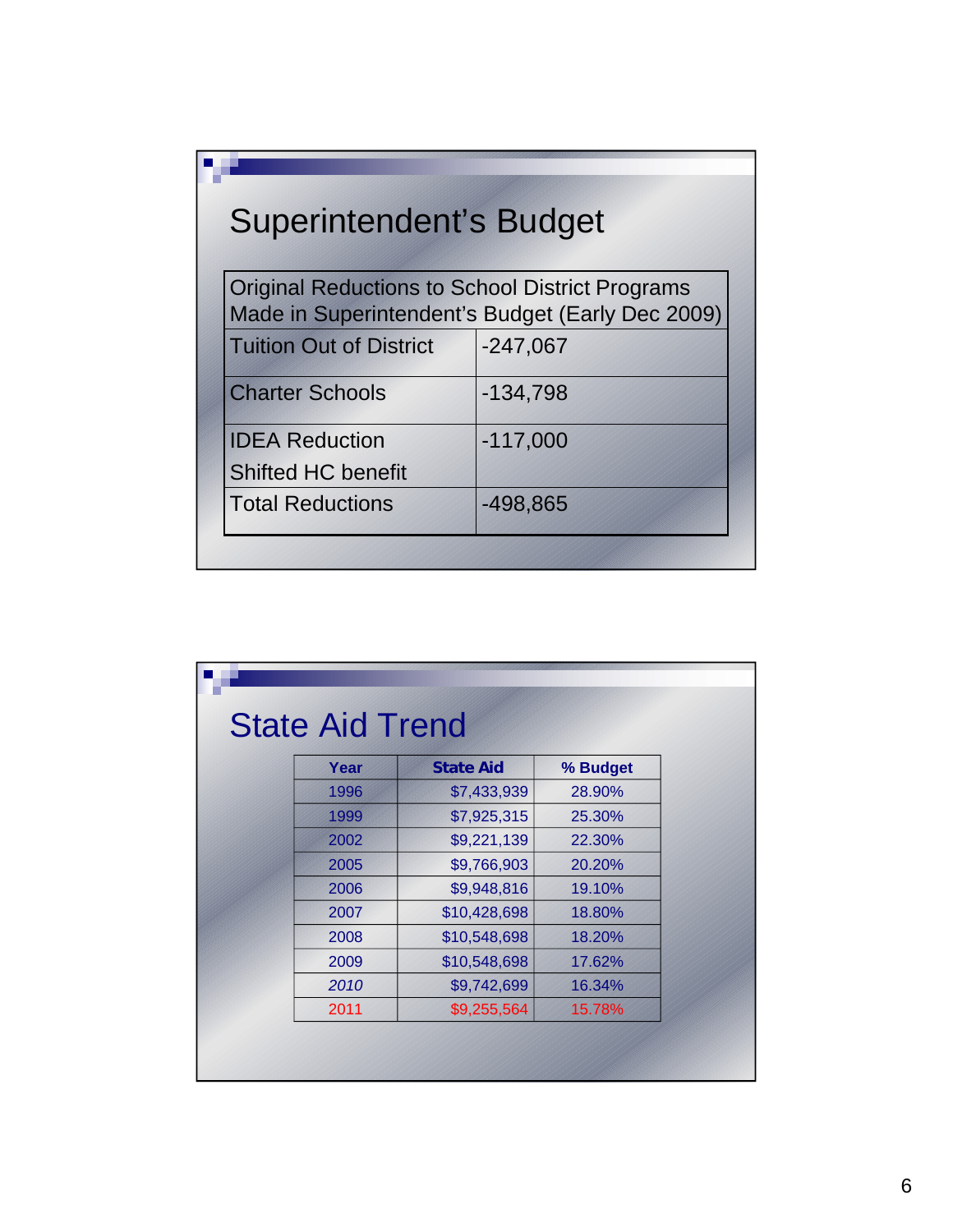

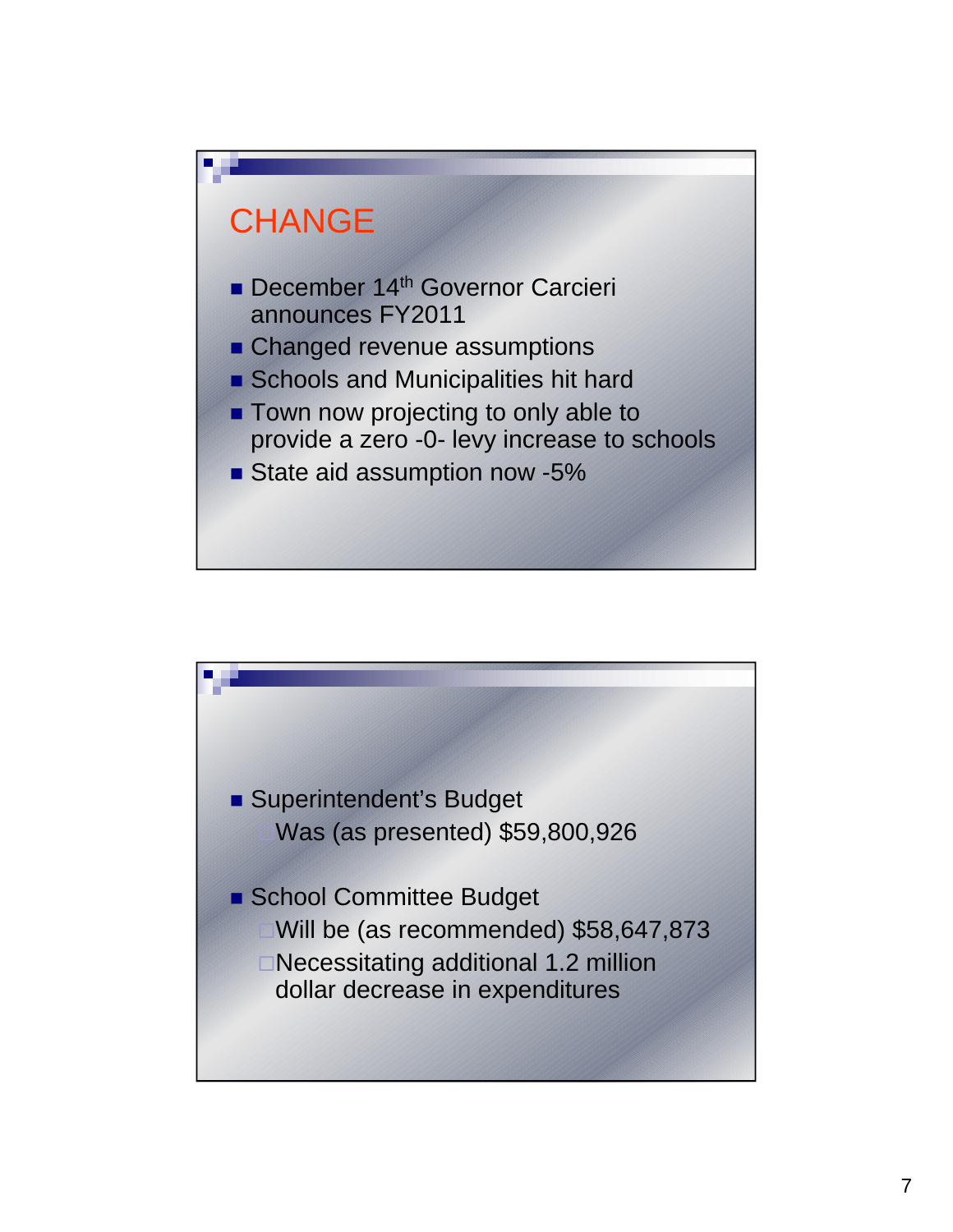|   | <b>From Superintendent's Budget to</b>                  |            |           |
|---|---------------------------------------------------------|------------|-----------|
|   | <b>School Committee Budget</b>                          |            |           |
|   | Reduction to Budget Made Before S/C Adoption            |            |           |
|   | <b>Substitute Custodian</b><br><b>Account Reduction</b> | \$10K      | \$10,000  |
|   | Pay as you go Tech and<br><b>Maintenance Reduction</b>  | \$100K     | \$100,000 |
|   | Maintenance Equip Replace                               | \$20K      | \$20,000  |
|   | <b>Elementary Itinerant</b><br>Consolidation            | \$72K      | \$72,000  |
| 8 | <b>School TA/Clerks</b>                                 | \$30K each | \$240,000 |
|   | (2HS, 1 each other school)                              |            |           |
| 1 | <b>Maintenance Position</b>                             | \$74K      | \$74,000  |
| 3 | Custodians (FTE)                                        | \$47K each | \$141,000 |
|   | <b>Central Office Clerk</b>                             | \$53K      | \$53,250  |

|   | <b>Prof Dev Account Reduction</b>                  | \$80K      | \$80,000    |
|---|----------------------------------------------------|------------|-------------|
|   | <b>Mentor Program Supplies</b>                     | \$7K       | \$7,000     |
| 3 | <b>FTE High School</b>                             | \$70K each | \$210,000   |
|   | (Section Consolidation)                            |            |             |
|   | P-Acct 10% Reduction                               | \$77K      | \$77,785    |
|   | <b>Pupil Personnel Clerk</b>                       | \$53K      | \$53,000    |
|   | <b>Crossing Guards</b>                             | \$11K      | \$11,000    |
|   | <b>Reading Tutor Services</b>                      | \$40K      | \$40,000    |
|   | <b>Tuition Account Reduction</b>                   | \$50K      | \$50,000    |
|   | <b>HS Sports Invitationals</b><br>(transportation) | \$10K      | \$10,500    |
|   | <b>TOTAL</b>                                       |            | \$1,249,535 |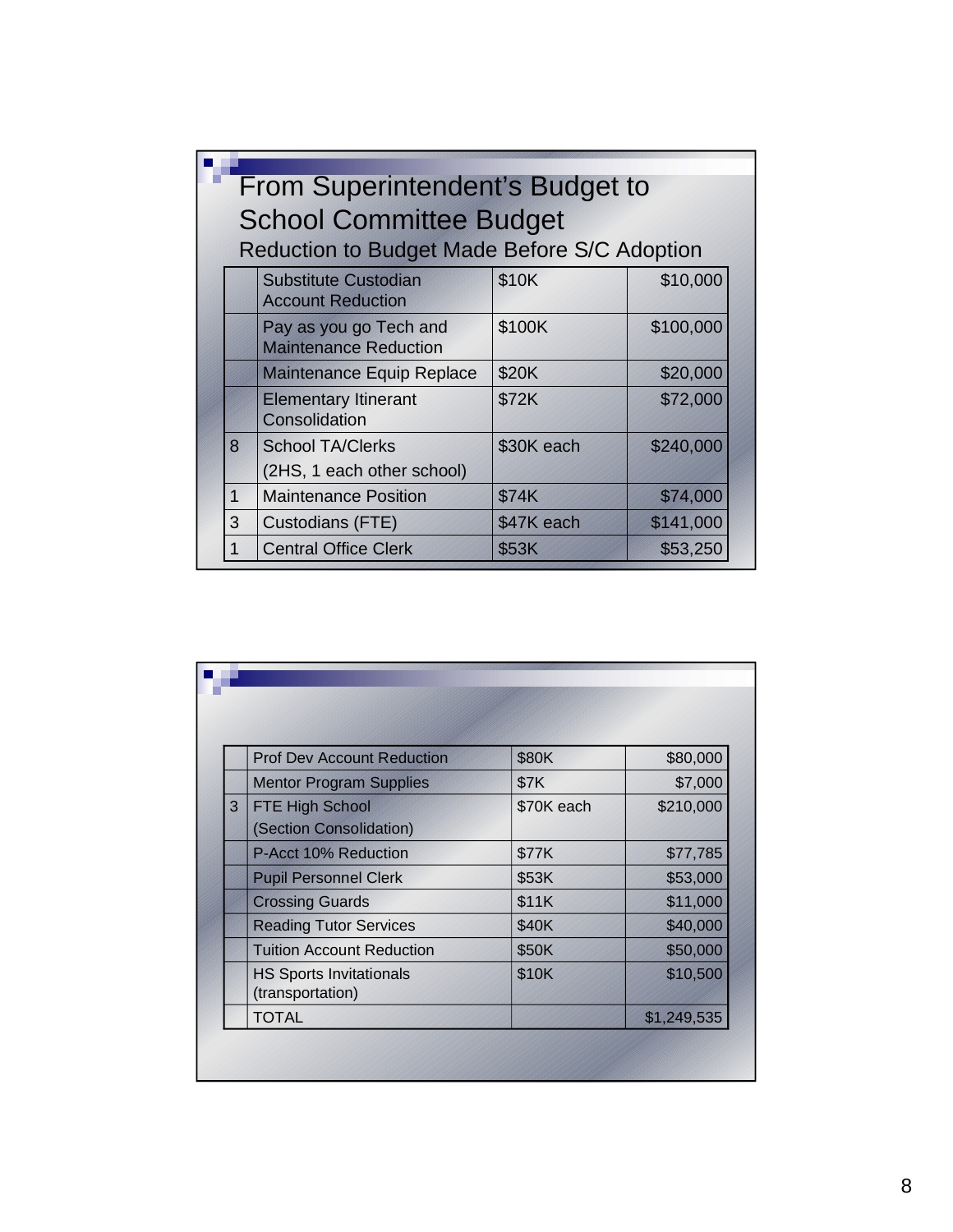## **CHANGE**

Additional Budget Reduction Plan for FY2010 as a result of Gov. Supplemental Budget in the amount of 95K

- **Frozen current 09-10 P-Accounts**
- **Frozen all non-contractual subs**
- **Frozen professional dev (not initiated)**
- **Further reduction in Special Education** tuitions (based on current actual and length of time left in school year)

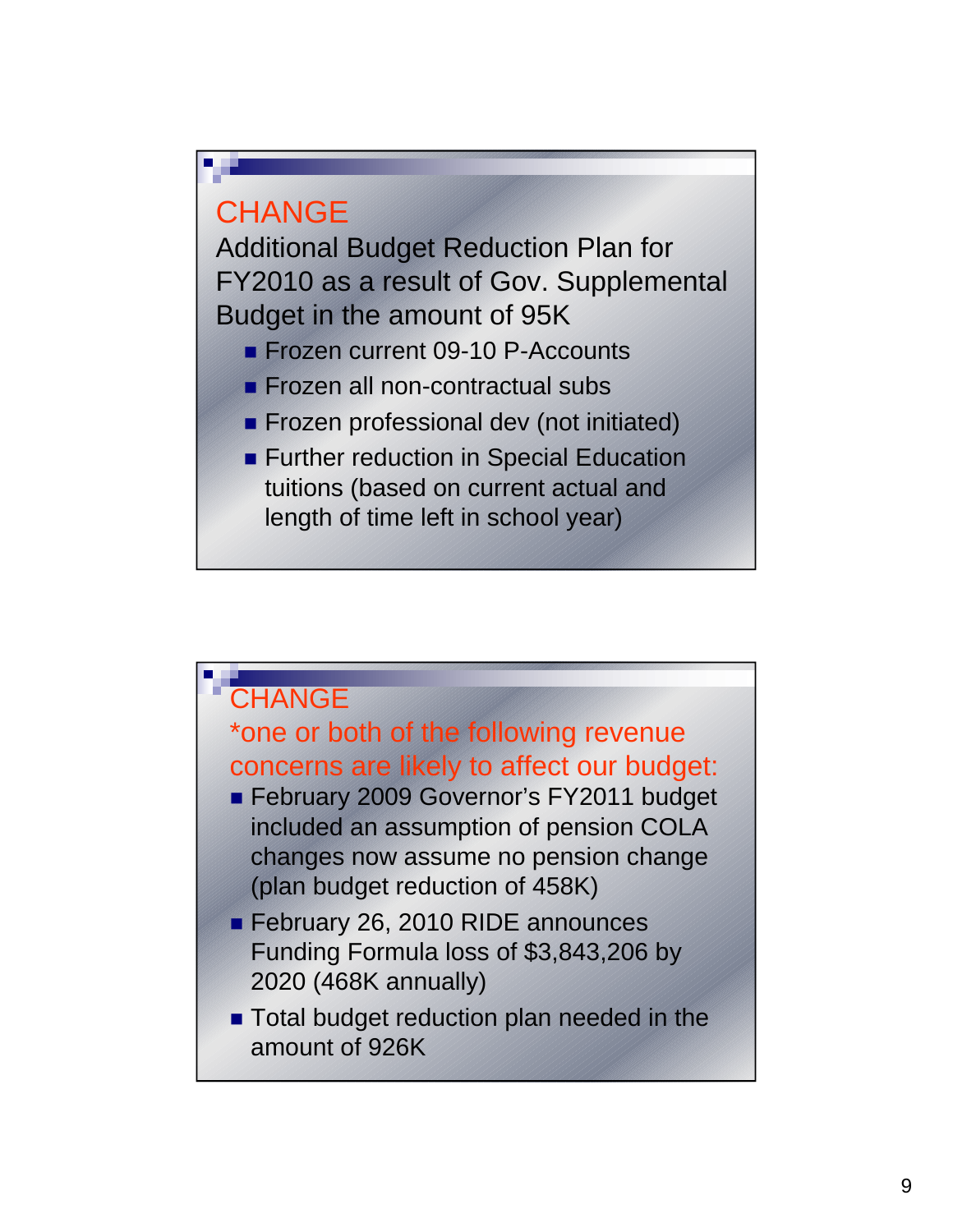

- Town of SK may lose motor vehicle tax FY2011 in the amount of 1 million dollars
- We may need to share in that burden because we represent 79% of town budget
- Federal ARRA (grant) funds expire FY2012
- Federal SFSF (used currently as a supplement to state aid) expires FY2012—Governor determines whether that amount will be considered in the base of our state aid or whether it is eliminated.

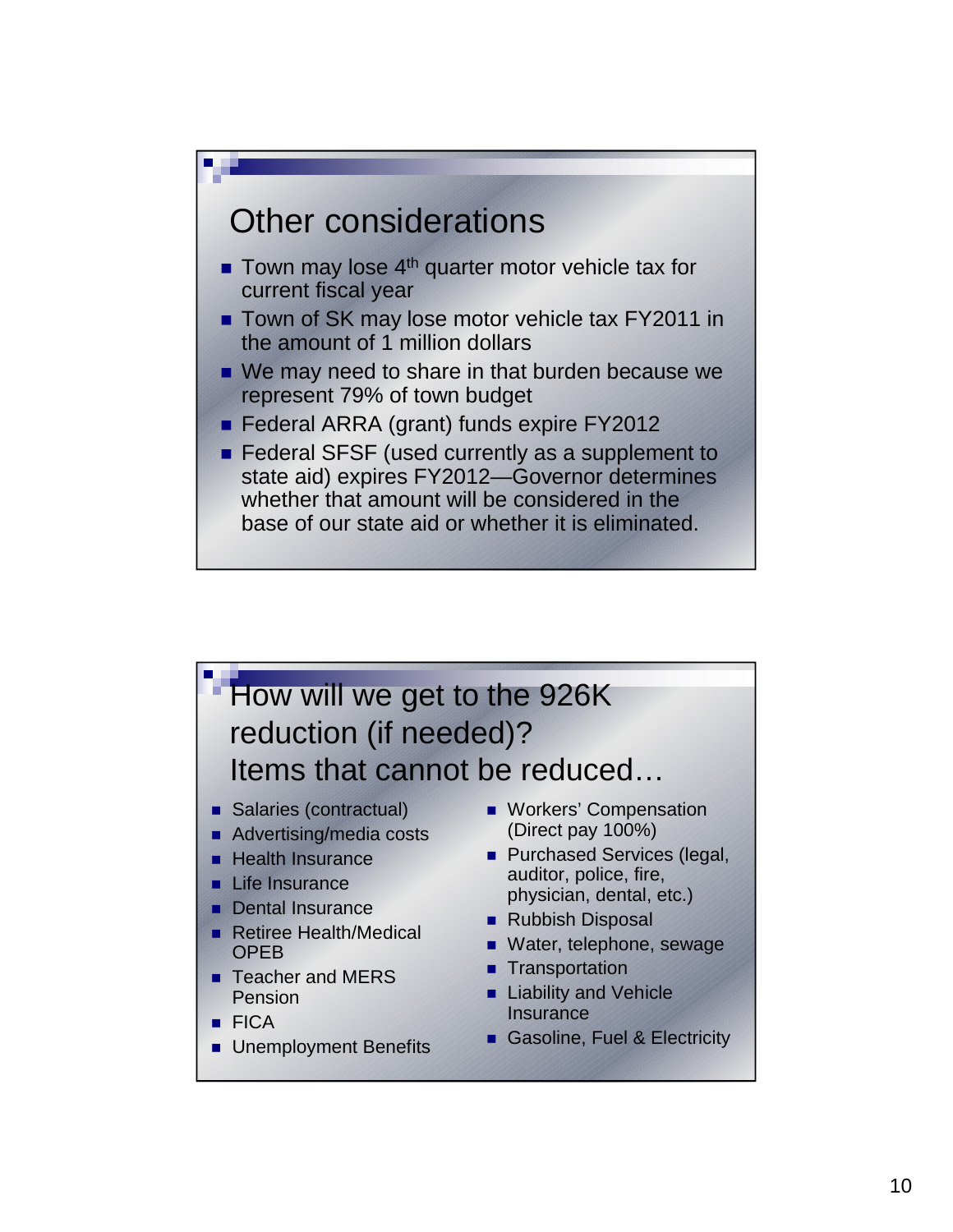

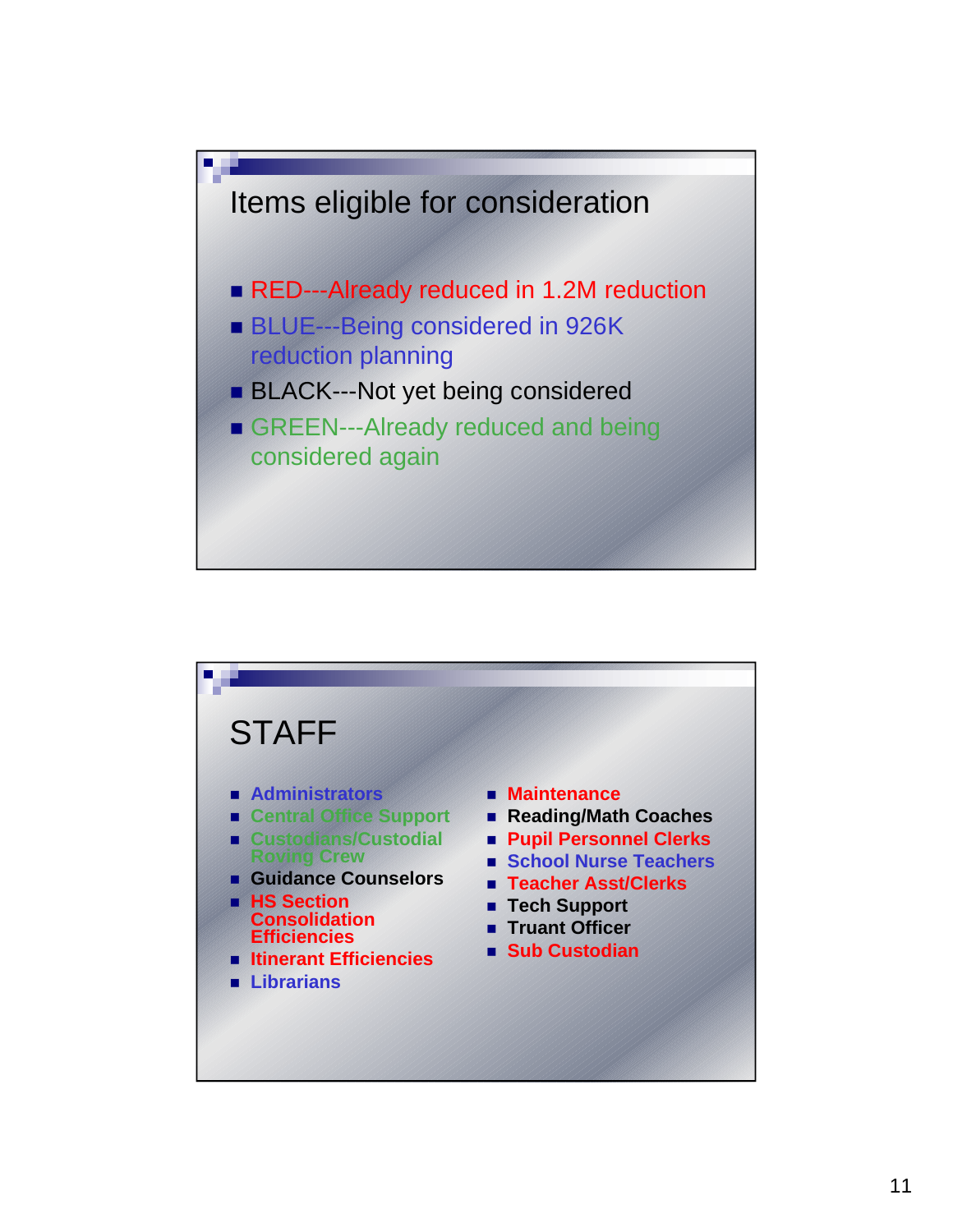

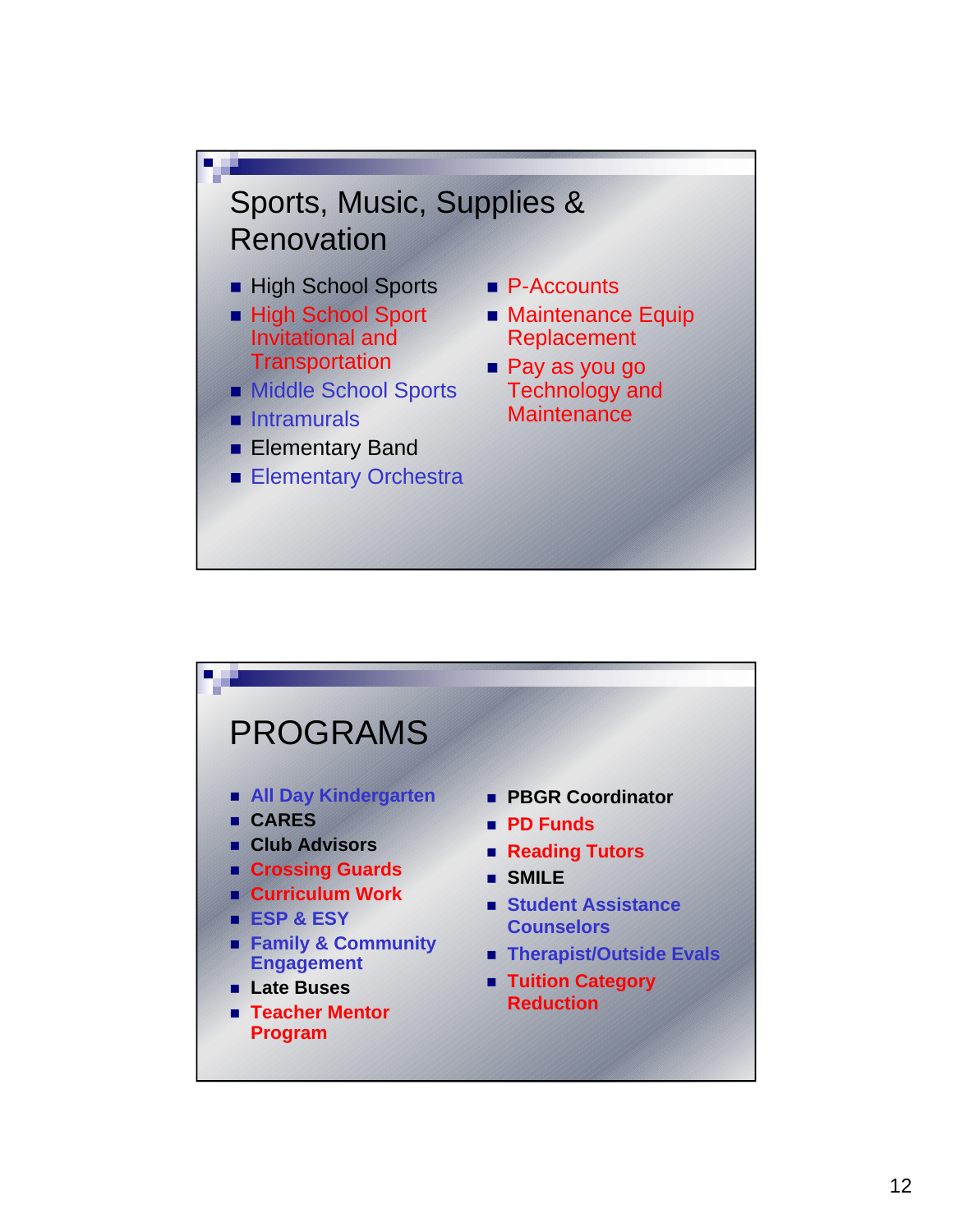

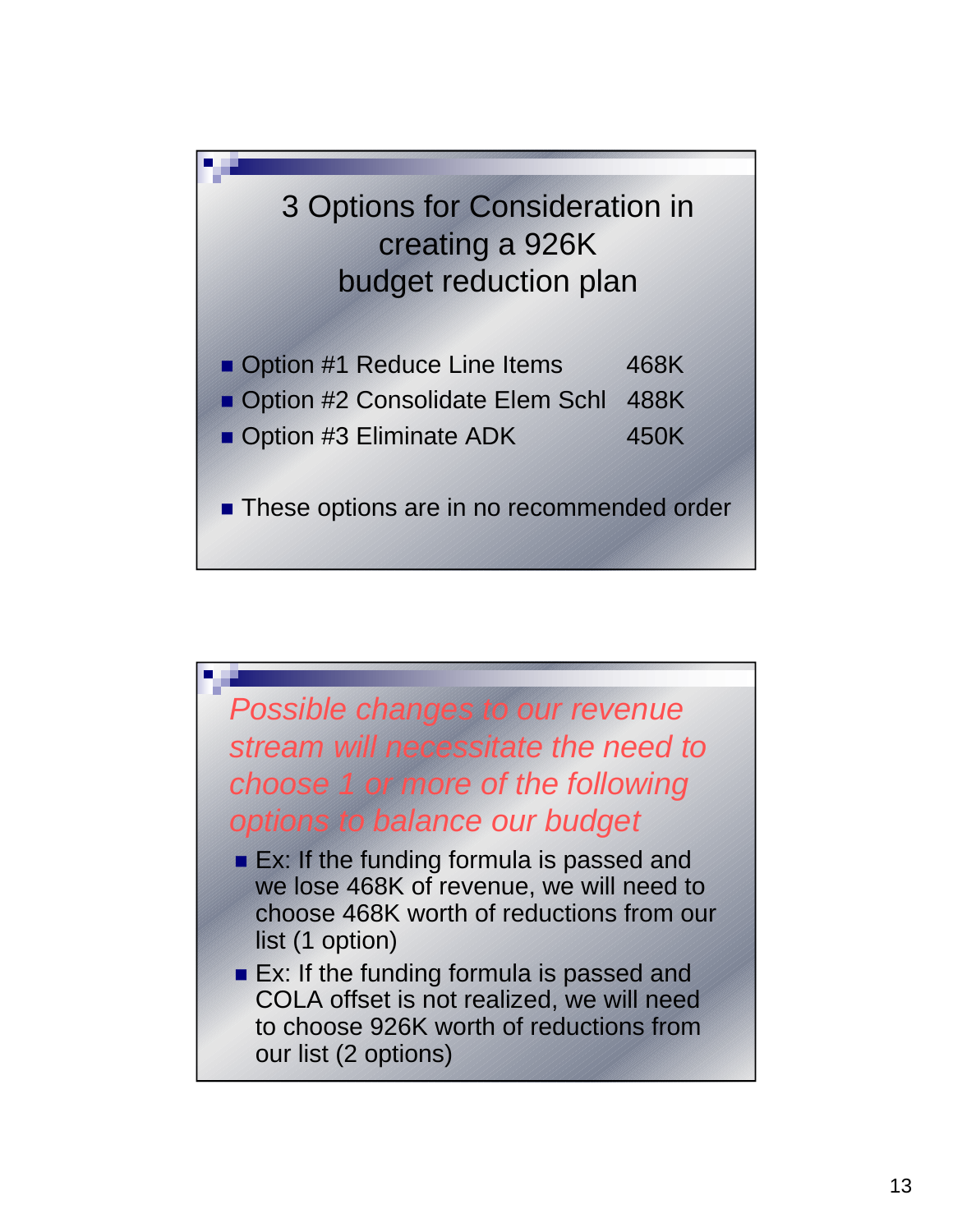|                      | Option#1<br>Choose approx 468K from list of 668K |      |                              |
|----------------------|--------------------------------------------------|------|------------------------------|
|                      | Item                                             | Cost | Info                         |
| Eliminate            | <b>Float SNT Nurse</b>                           | 63K  | Salary & Benefits            |
| Elim/Reduce          | Elem Orchestra                                   | 73K  | Gr 4/5                       |
| Elim/Reduce          | <b>Intramural Sports</b>                         | 30K  | $6 - 12$                     |
| <b>Shift Funding</b> | <b>Family/Community Engagement</b>               | 40K  |                              |
| Flim/Reduce          | <b>Student Asst Counselor</b>                    | 58K  | 2 FTE MS/HS                  |
| Reduce               | <b>Contracted Therapy Services</b>               | 16K  |                              |
| <b>Fliminate</b>     | HS Librarian (1FTE)                              | 66K  | <b>Salary &amp; Benefits</b> |
| Elim/Reduce          | 1.0 Administrator                                | 120K | <b>Salary &amp; Benefits</b> |
| Elim/Reduce          | <b>MS Sports</b>                                 | 50K  |                              |
| Eliminate            | 1.0 CO Support                                   | 40K  | <b>Salary &amp; Benefits</b> |
| Reduce               | ESY (Extended School Year)                       | 11K  |                              |
| Elim/Reduce          | <b>Custodians/Custodial Roving Crew</b>          | 101K | <b>2.0 FTE</b>               |
| TOTAL                |                                                  | 668K |                              |

| <b>Option #2 Elementary School</b><br>Consolidation |            |
|-----------------------------------------------------|------------|
| <b>Salary---Projected Savings</b>                   | 473,061    |
| <b>Operational---Projected Savings</b>              | 246,260    |
| <b>Transportation---Projected Increase</b>          | $-126,000$ |
| <b>Projected One Time Expenses</b>                  | $-105,000$ |
| <b>TOTAL</b>                                        | 488,321    |